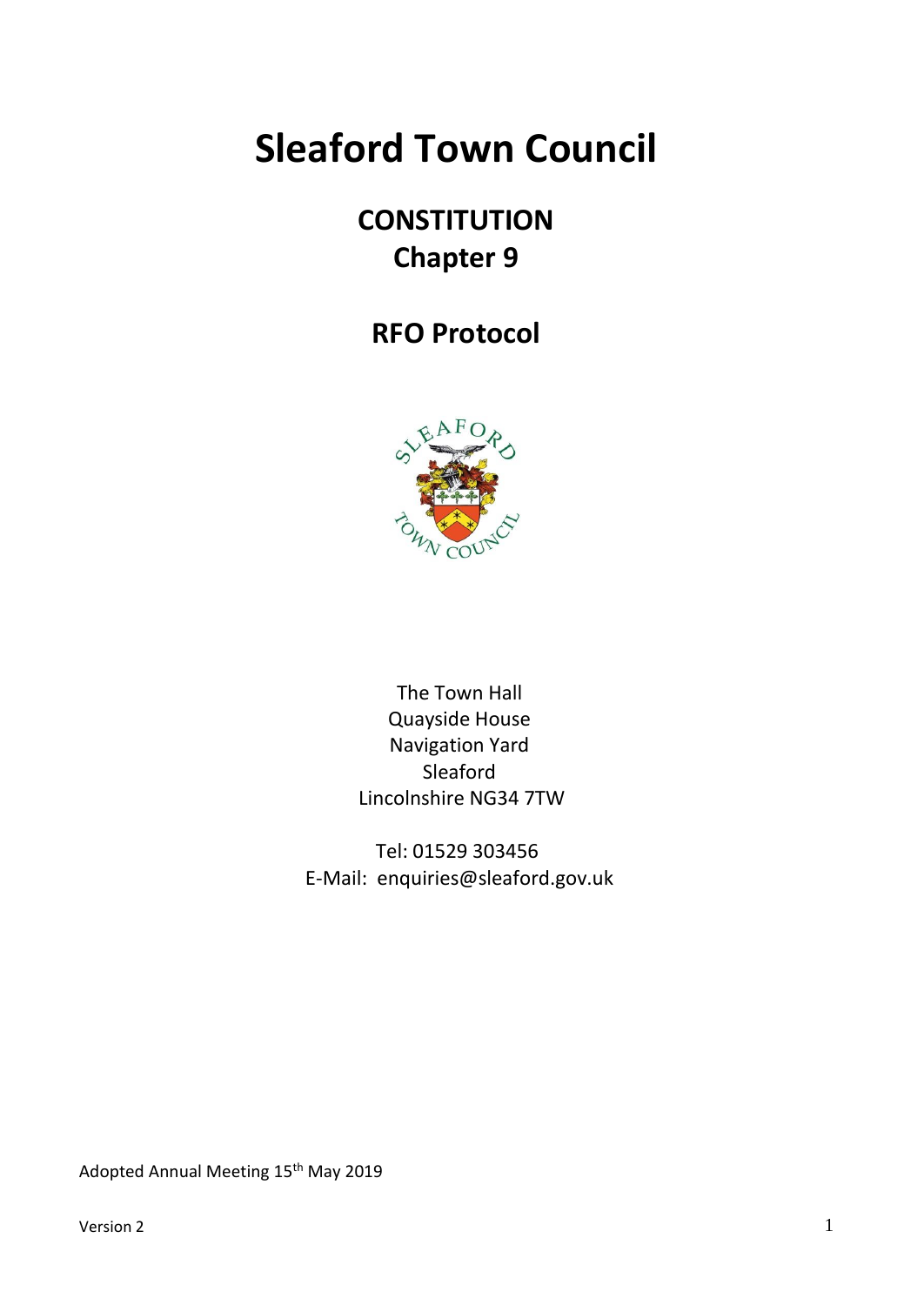# **Responsible Finance Officer Protocol**

Although Town and Parish Councils are not bound by sections of The Local Government Finance Act 1988 [as outlined in section 111] Sleaford Town Council has resolved to act in accordance with many of those principles in the interests of best practice as shown below.

The current responsibilities of Sleaford Town Council's Responsible Finance Officer role rest with the Acting Town Clerk who undertakes to discharge these statutory responsibilities in a positive way and in a manner, that enhances the overall reputation of the Council. In doing so, the Responsible Finance Officer will also safeguard, so far as is possible, Members and Officers, whilst acting in their official capacities, from financial difficulties.

#### **The Statutory Role of the Responsible Finance Officer**

The Responsible Finance Officer has statutory duties in relation to the financial administration and stewardship of the Authority. This statutory responsibility cannot be overridden. The statutory duties arise from: -

- Section 151 of the Local Government Act 1972
- The Local Government Finance Act 1988
- The Local Government and Housing Act 1989
- Audit Commission Act 1998
- The current Accounts and Audit Regulations

#### **The Responsible Financial Officer is responsible for: -**

- The proper administration of the Authority's financial affairs
- Setting and monitoring compliance with financial management standards
- Advising on the corporate financial position and on the key financial controls necessary to secure sound financial management
- Providing financial information
- Preparing the revenue budget and capital programme
- Treasury management

Section 114 of the Local Government Finance Act 1988 requires the Responsible Financial Officer to report to Sleaford Town Council and its External Auditor if the Authority or one of its officers: -

- Has made, or is about to make, a decision which involves incurring unlawful expenditure.
- Has taken, or is about to take, an unlawful action which has resulted or would result in a loss of deficiency to the Authority
- Is about to make an unlawful entry in the Authority's accounts
- If the expenditure of the authority is likely to exceed the resources available to it to meet that expenditure.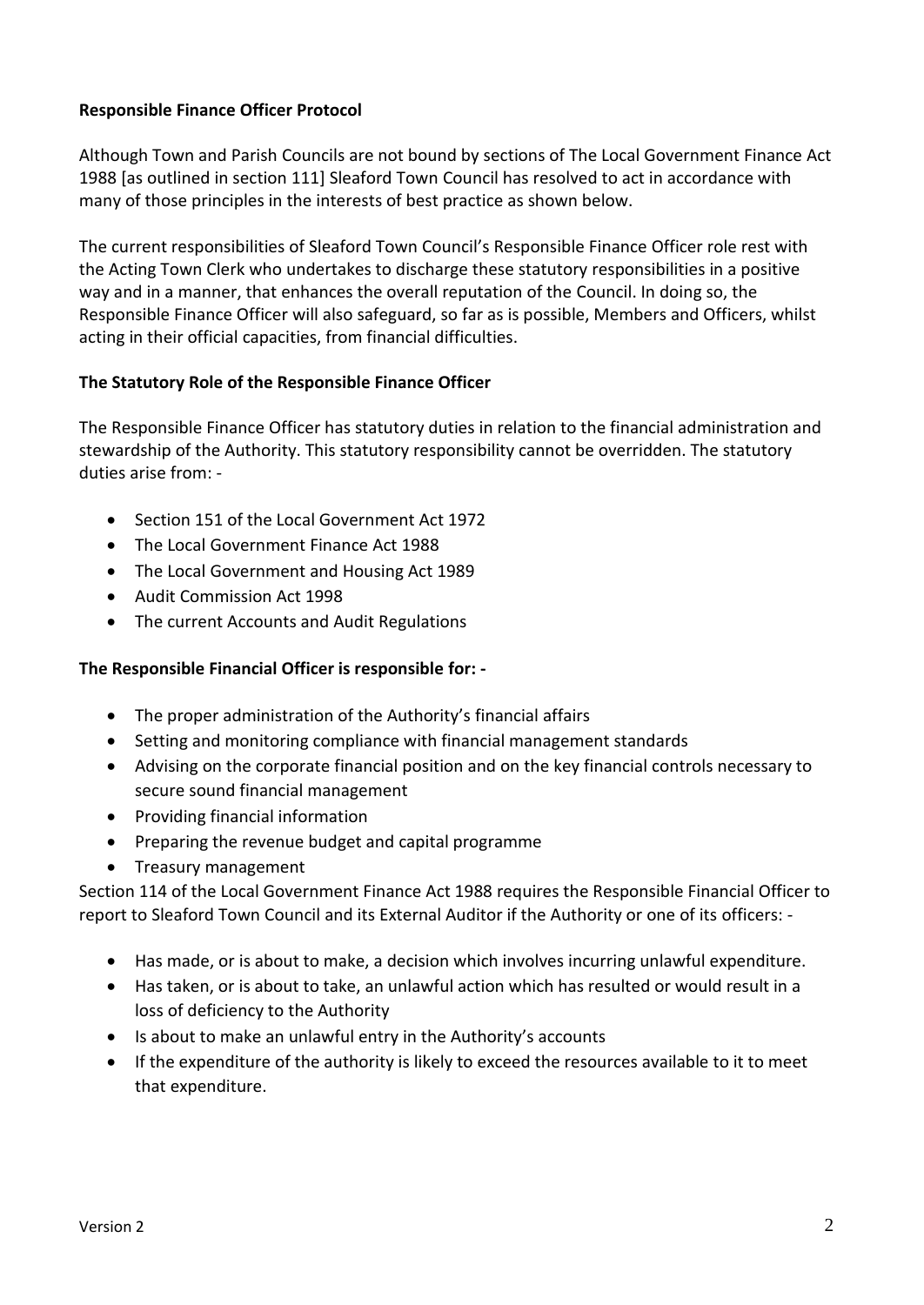Section 114 of the 1988 Act also requires: -

- The Responsible Financial Officer to nominate a properly qualified member of staff to deputise should he or she be unable to perform the duties under Section 114 personally
- The Authority to provide the Responsible Financial Officer with sufficient staff, accommodation and other resources – including legal advice where necessary – to carry out the duties under Section 114

# **The Non-Statutory Role of the Responsible Finance Officer**

The Chartered Institute of Public Finance and Accountancy [CIPFA] published "A Statement on the Role of the Finance Director in Local Government" in December 1999.

The five main areas where it considers the Responsible Finance Officer of a Local Authority should contribute are given below.

- Maintaining financial administration and stewardship e.g. advising on effective systems of internal control
- Supporting and advising on the democratic process e.g. advising on developing an overall financial strategy
- Contributing to corporate management e.g. ensuring financial resources are well managed
- Supporting and advising officers in their operational roles e.g. ensuring that budgets are properly managed
- Delivering services and providing information to members of the public and the community e.g. by providing financial and performance information

A summary list of the statutory responsibilities appears in the table annexed to this document. In general terms, the Responsible Finance Officer's ability to discharge these duties and responsibilities will depend, to a large extent, on Members and Officers.

#### **The Protocol**

Having excellent working relations with Members and Officers will assist in the discharge of the statutory responsibilities of the Responsible Finance Officer. Equally, a speedy flow of relevant information and access to debate [particularly at the early stages of any decision- making by the Council] will assist in fulfilling those responsibilities. Members and Officers should, therefore, work with the Responsible Finance Officer to discharge the Council's statutory and discretionary responsibilities.

The following arrangements and understandings between the Responsible Finance Officer, Members and Officers are designed to ensure the effective discharge of the Council's business and functions.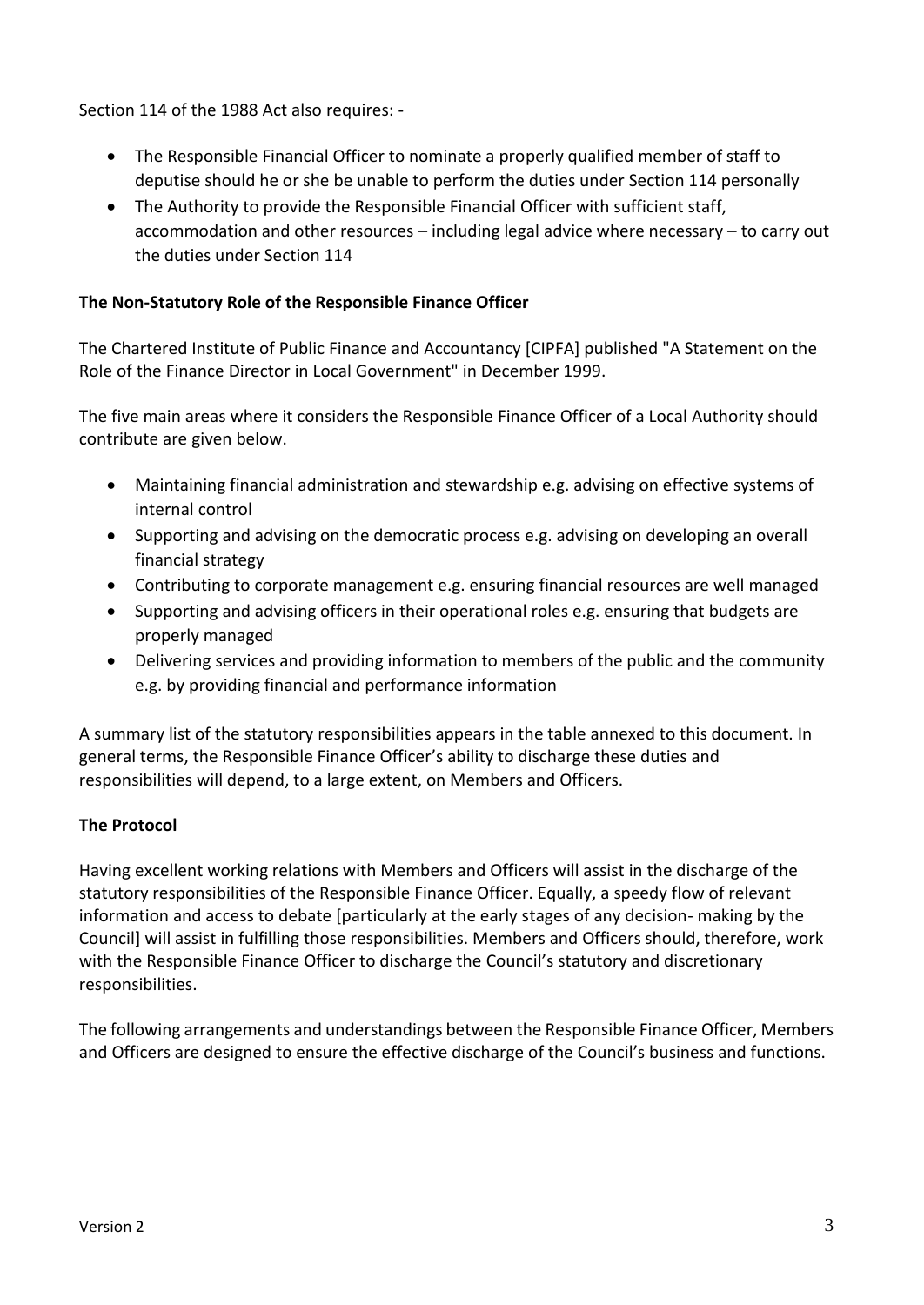# **The Responsible Financial Officer will receive: -**

- Advance notice [including receiving Agendas, Minutes, Reports and related papers] of all relevant meetings of the Council at which a decision may be made [including a failure to take a decision where one should have been taken] at or before the Council meetings [or equivalent arrangements]
- Advance notice of all emerging issues of financial concern
- Copies of all reports to Members

# **The Responsible Financial Officer has the right: -**

- To attend and speak at any Council meetings
- To call for any relevant information, whether confidential or otherwise, and to give that information [as appropriate] to anybody, including the District Auditor and the Ombudsman.

### **The Responsible Financial Officer will: -**

- Ensure the availability of up-to-date information regarding emerging issues including relevant information regarding any financial management, accounts and audit regulations, proposed expenditure or proposed actions which might lead to a loss or deficit
- Make enquiries into allegations of financial misconduct and, if appropriate, make reports to Member bodies
- Develop effective working liaison and relationship with the Internal and External Auditor [including having the authority, on behalf of the Council, to complain to the same, refer any breaches to the same or give and receive any relevant information, whether confidential or otherwise, through appropriate protocols, if necessary]
- In carrying out any investigation [whether under regulations or otherwise] the Responsible Financial Officer will have unqualified access to any information held by the Council and any employee who can assist in the discharge of his functions.
- Send copies of any report on the outcome of any investigation to each member of the authority and the person responsible for auditing the authority's accounts
- Have control of a budget sufficient to enable him to seek external professional opinion on any matter concerning his functions
- Be responsible for preparing a training programme for Members in relation to Local Government Finance
- Report to the Council from time to time on the financial regulations and other matters of finance, and any necessary or desirable changes following consultation
- Make a report to the Council from time to time [as necessary] on the staff, accommodation and resources he requires to discharge his functions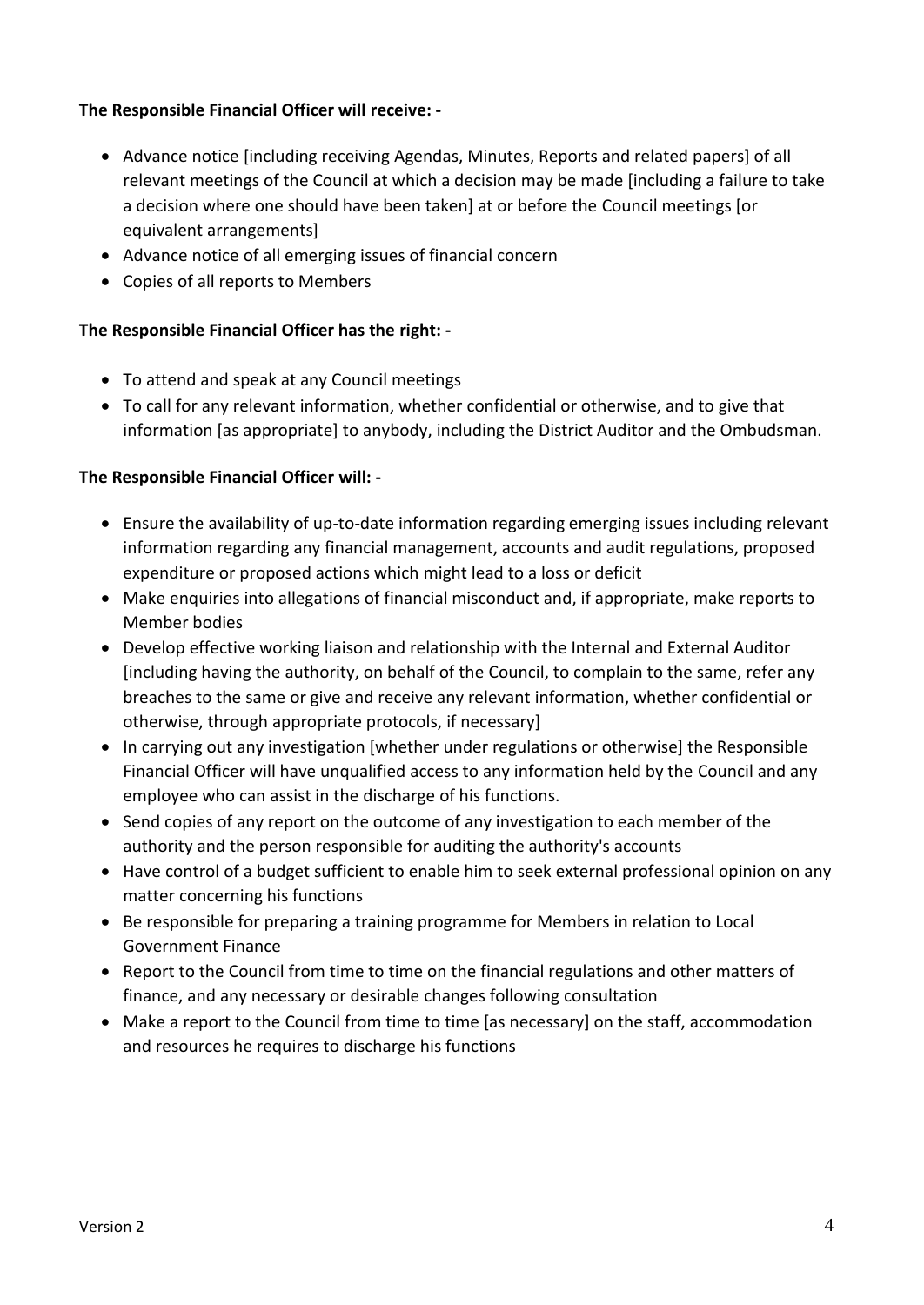# **Deputising for the Responsible Financial Officer**

In the absence of the Responsible Financial Officer/Acting Town Clerk the Responsible Financial Officer's nominated deputy will have all of the rights and powers of the Responsible Financial Officer when discharging his role.

#### **Discharge of the Protocol**

To ensure the effective and efficient discharge of the arrangement set out above Members and Officers will report any breaches of statutory duty or Council policies or procedures and other legal or constitutional concerns to the Responsible Finance Officer, as soon as practicable.

The Responsible Finance Officer is also available for Members and Officers to consult on any issues of the Council's financial powers, possible unlawful payments, or general advice on the financial arrangements.

To ensure the effective and efficient discharge of this Protocol, the Responsible Finance Officer will ensure adequate insurance and indemnity arrangements are in place for the same to protect and safeguard the interests of the Council and the proper discharge of the Responsible Finance Officer role.

The Responsible Finance Officer or deputy will record details of any advice given

This Protocol is in addition to any provisions in the Council's Standing Orders or Financial Regulations